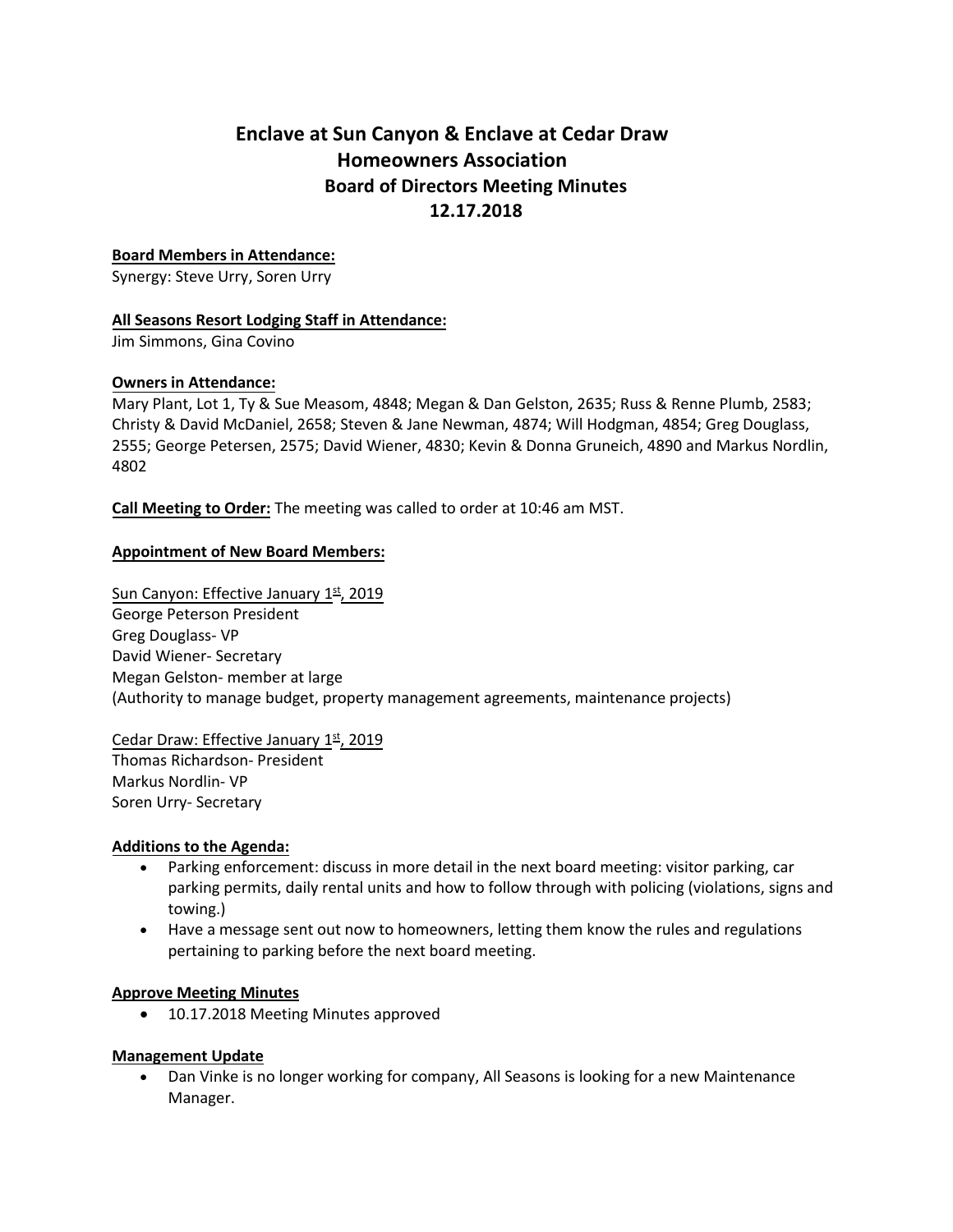- Jason Harris is familiar with projects and will continue to be a resource and Dan Vinke will be available to assist with transition updates.
- Encourage homeowners to use the homeowner portal to place maintenance requests and to communicate questions/concerns with ASRL.
- Review ASRL contract agreement anything HOA wants to add can be discussed in January's board meeting.

#### **FINANCIAL UPDATE**

- Reserve Study will be addressed in next meeting to discuss maintenance projects for 2019.
- Synergy contributes \$100,000 to capitalize the reserves of the HOA .
- Next board meeting Synergy will come prepared with more detail on bids and options to allocate the use of the \$100,000. In the end it's the HOA's decision how to spend the money.
- Next meeting board members will discuss 2019 budget. Determine if HOA dues need to be increased or special assessment is needed for additional landscaping, trail, gutters, etc.
- Budget currently presented: Sun Canyon 2018 Actual Forecast and 2019 Proposed Budget. Funds are divided by: shared expenses between Sun Canyon/Cedar Draw and Sun Canyon expenses. Sun Canyon has more services available to them because it is a condominium HOA.
- Board, Synergy and Mike Howe will meet before January's Board Meeting to make revisions to budget/ determine what is a comfortable capital reserve. Budget will be finalized and approved during January's board meeting. Jim Simmons states that the minimum requirement for reserves in a calendar year is 10% of the operating budget.
- In Motion: Lot 1 will not pay HOA dues. Approved.

#### **MAINTENANCE UPDATE**

- List of maintenance items will begin in Spring and be discussed in more detail in January's meeting.
- Eric Eckman has looked at all the doors in both phases and has worked with the maintenance team to come up a maintenance and repair plan to address each phase. Homeowners will be notified about this repair, since Phase I has wood doors and Phase II has Metal doors it is suggested that these repairs are treated as special assessments to each homeowner. It will be the new Board's decision to require this upkeep or allow all each owner to determine the release and approval of this repair.
- \$100,000 contributed by Synergy for the future projects will be discussed in more detail next board meeting (road repair, bridge and reseeding of Phase III).
- There are estimates on the road repair, bridge repair and replanting and reseeding of phase III that will be presented next meeting.
- Synergy is calling landscaper after meeting to come out to seed hillside. Snow will compress seed.
- Homeowner 4840 #16, request repair of fascia that fell off unit.
- Developer signs/construction signs will be taken down.
- Inquiry on new trail access: This project will be differed into 2020. Also, because Lot 1 isn't part of the easement, trail cannot go through their property without approval.
- Unit 15 electrical concerns in process and close to completion.
- Unit 22 patio heat melt Summer project.
- Heat Melt Unit 13 and 21 completed.